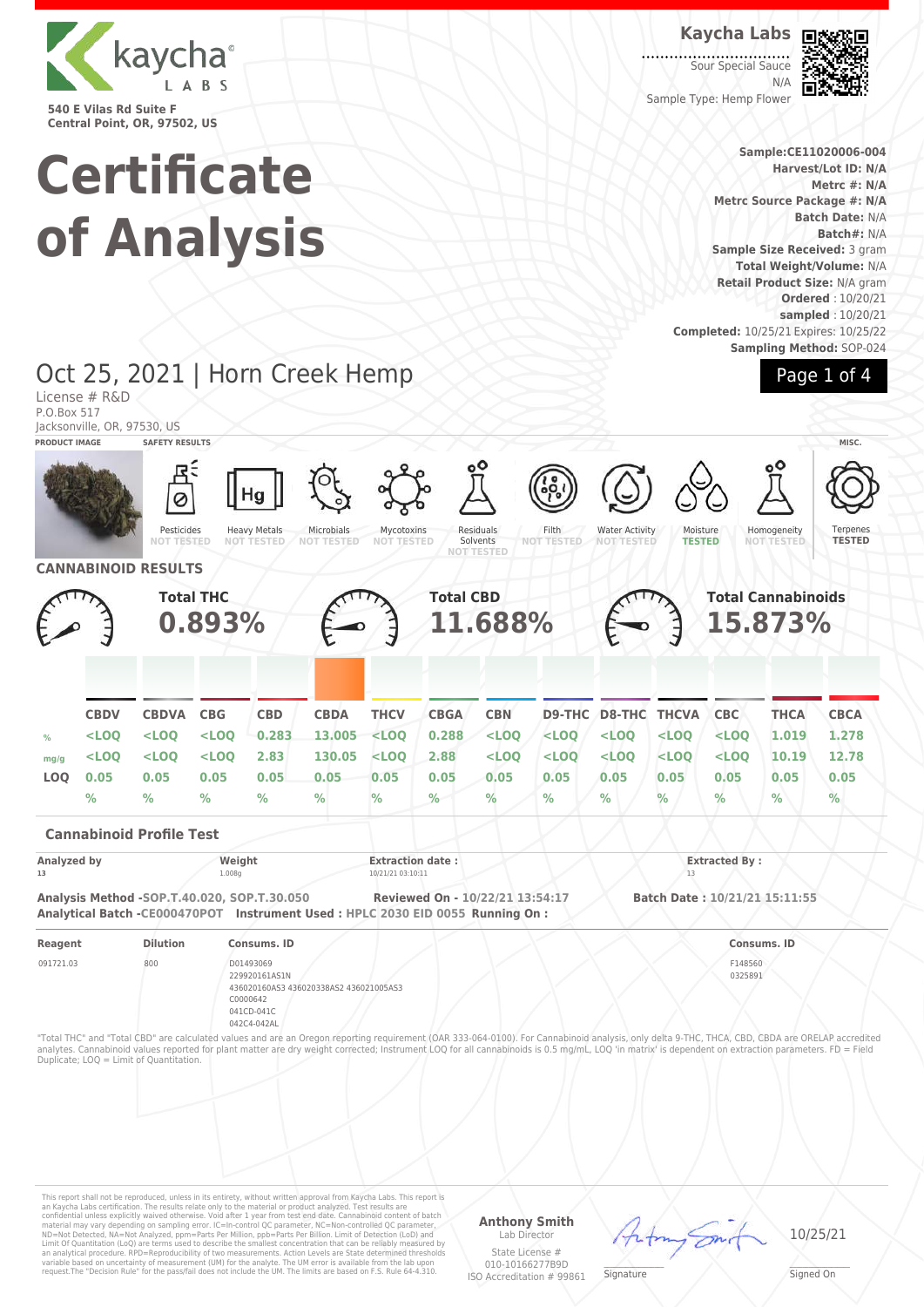

**Kaycha Labs**

Sour Special Sauce N/A

Sample Type : Hemp Flower



**Central Point, OR, 97502, US**

## **Certificate of Analysis**

#### **Horn Creek Hemp**

P.O.Box 517 Jacksonville, OR, 97530, US **Telephone:**(541) 261-4900 **Email:** sales@horncreekhemp.com **License #:**R&D

**Sample :CE11020006-004 Harvest/LOT ID:N/A Batch# :**N/A **Sampled :** 10/20/21 **Ordered :** 10/20/21

**Sample Size Received : 3 gram Total Weight/Volume :**N/A **Completed :** 10/25/21**Expires:** 10/25/22 **Sample Method :** SOP-024

Page 2 of 4

### **Terpenes TESTED**

| <b>Terpenes</b>                                    | LOQ(mg/g) | Result (mg/g) | Result | <b>Terpenes</b>                                                         | LOQ(mg/g)              | <b>Result</b> | Result                                                                                                                                                                        |
|----------------------------------------------------|-----------|---------------|--------|-------------------------------------------------------------------------|------------------------|---------------|-------------------------------------------------------------------------------------------------------------------------------------------------------------------------------|
| <b>TRANS-CARYOPHYLLENE</b>                         | 0.08      | 6.435         |        |                                                                         |                        | (mg/g)        |                                                                                                                                                                               |
| (1R)-ENDO-(+)-FENCHYL ALCOHOL                      | 0.08      | 0.122         |        | <b>TERPINOLENE</b>                                                      | 0.08                   | 4.489         |                                                                                                                                                                               |
| <b>CAMPHOR</b>                                     | 0.08      | $<$ LOQ       |        | LINALOOL                                                                | 0.08                   | 0.087         |                                                                                                                                                                               |
| $(1R)-(+)$ -CAMPHOR                                | 0.08      | $<$ LOQ       |        | <b>GERANIOL</b>                                                         | 0.08                   | $<$ LOQ       |                                                                                                                                                                               |
| $(1S)-(-)$ -CAMPHOR                                | 0.08      | $<$ LOQ       |        | <b>GAMMA-TERPINENE</b>                                                  | 0.08                   | $<$ LOQ       |                                                                                                                                                                               |
| HEXAHYDROTHYMOL (L-MENTHOL)                        | 0.08      | $<$ LOQ       |        | <b>EUCALYPTOL</b>                                                       | 0.08                   | 0.083         |                                                                                                                                                                               |
| <b>TERPINEOL</b>                                   | 0.08      | $<$ LOQ       |        | (-)-ALPHA-BISABOLOL                                                     | 0.08                   | 0.39          |                                                                                                                                                                               |
| <b>NEROL</b>                                       | 0.08      | $<$ LOQ       |        | (-)-ISOPULEGOL                                                          | 0.08                   | $<$ LOQ       |                                                                                                                                                                               |
| (+)-PULEGONE                                       | 0.08      | $<$ LOQ       |        | (-)-CARYOPHYLLENE                                                       | 0.08                   | 0.212         |                                                                                                                                                                               |
| <b>GERANYL ACETATE</b>                             | 0.08      | $<$ LOQ       |        | OXIDE                                                                   |                        |               |                                                                                                                                                                               |
| <b>ALPHA-CEDRENE</b>                               | 0.08      | $<$ LOQ       |        | <b>ISOBORNEOL</b>                                                       | 0.08                   | $<$ LOQ       |                                                                                                                                                                               |
| ALPHA-HUMULENE                                     | 0.08      | 2.919         |        | <b>CAMPHENE</b>                                                         | 0.08                   | $<$ LOQ       |                                                                                                                                                                               |
| <b>VALENCENE</b>                                   | 0.08      | $<$ LOQ       |        |                                                                         |                        |               |                                                                                                                                                                               |
| <b>ALPHA FARNESENE</b>                             | 0.02      | 0.67          |        |                                                                         |                        |               |                                                                                                                                                                               |
| <b>BETA FAMESENE</b>                               | 0.059     | 2.086         |        | ◎<br><b>Terpenes</b>                                                    |                        |               | <b>TESTED</b>                                                                                                                                                                 |
| <b>CIS-NEROLIDOL</b>                               | 0.08      | $<$ LOQ       |        |                                                                         |                        |               |                                                                                                                                                                               |
| <b>TRANS-NEROLIDOL</b>                             | 0.08      | 0.195         |        |                                                                         |                        |               |                                                                                                                                                                               |
| <b>GUAIOL</b>                                      | 0.02      | 0.769         |        | $\sim$<br>Weight<br>Analyzed by                                         | <b>Extraction date</b> |               | <b>Extracted By</b>                                                                                                                                                           |
| $(+)$ -CEDROL                                      | 0.08      | $<$ LOQ       |        | $12$<br>1008q                                                           | 10/21/21 03:10:26      |               | 12                                                                                                                                                                            |
| <b>BETA-PINENE</b>                                 | 0.08      | 0.961         |        | Analysis Method -SOP.T.40.090                                           |                        |               | Reviewed On - 10/22/21 13:57:09                                                                                                                                               |
| <b>FENCHONE</b>                                    | 0.08      | $<$ LOQ       |        | Analytical Batch - CE000471TER<br>Instrument Used: GCMS-QP2020 EID:0170 |                        |               |                                                                                                                                                                               |
| <b>ALPHA-TERPINENE</b>                             | 0.08      | 0.128         |        | Running On: 10/21/21 15:24:58                                           |                        |               |                                                                                                                                                                               |
| <b>SABINENE HYDRATE</b>                            | 0.08      | $<$ LOQ       |        | Batch Date: 10/21/21 15:19:33                                           |                        |               |                                                                                                                                                                               |
| BETA.-OCIMENE, CIS-OCIMENE                         | 0.012     | 0.021         |        | Reagent                                                                 | <b>Dilution</b>        | Consums. ID   |                                                                                                                                                                               |
| <b>TRANS-.BETA.-OCIMENE</b>                        | 0.067     | $<$ LOQ       |        |                                                                         | 80                     |               |                                                                                                                                                                               |
| $(R)-(+)$ -LIMONENE                                | 0.08      | 0.968         |        |                                                                         |                        |               |                                                                                                                                                                               |
| $(1S)-(+)$ -3-CARENE                               | 0.08      | 0.188         |        |                                                                         |                        |               | Terpenoid profile screening is performed using GC-MS with Liquid Injection (Gas Chromatography - Mass Spectrometer) using Method<br>SOP:T.40.091 Terpenoid Analysis Via GC-MS |
| P-MENTHA-1,5-DIENE (ALPHA-<br><b>PHELLANDRENE)</b> | 0.08      | 0.172         |        |                                                                         |                        |               |                                                                                                                                                                               |
| <b>BETA-MYRCENE</b>                                | 0.08      | 6.902         |        |                                                                         |                        |               |                                                                                                                                                                               |
| <b>SABINENE</b>                                    | 0.08      | $<$ LOQ       |        |                                                                         |                        |               |                                                                                                                                                                               |
| A-PINENE                                           | 0.08      | 2.267         |        |                                                                         |                        |               |                                                                                                                                                                               |
| Total $(mq/q)$                                     | 30.064    |               |        |                                                                         |                        |               |                                                                                                                                                                               |

This report shall not be reproduced, unless in its entirety, without written approval from Kaycha Labs. This report is<br>an Kaycha Labs certification. The results relate only to the material or product analyzed. Test results

#### **Anthony Smith** Lab Director

the

10/25/21

\_\_\_\_\_\_\_\_\_\_\_\_\_\_\_\_\_\_\_ Signed On

State License # 010-10166277B9D ISO Accreditation # 99861 **Signature**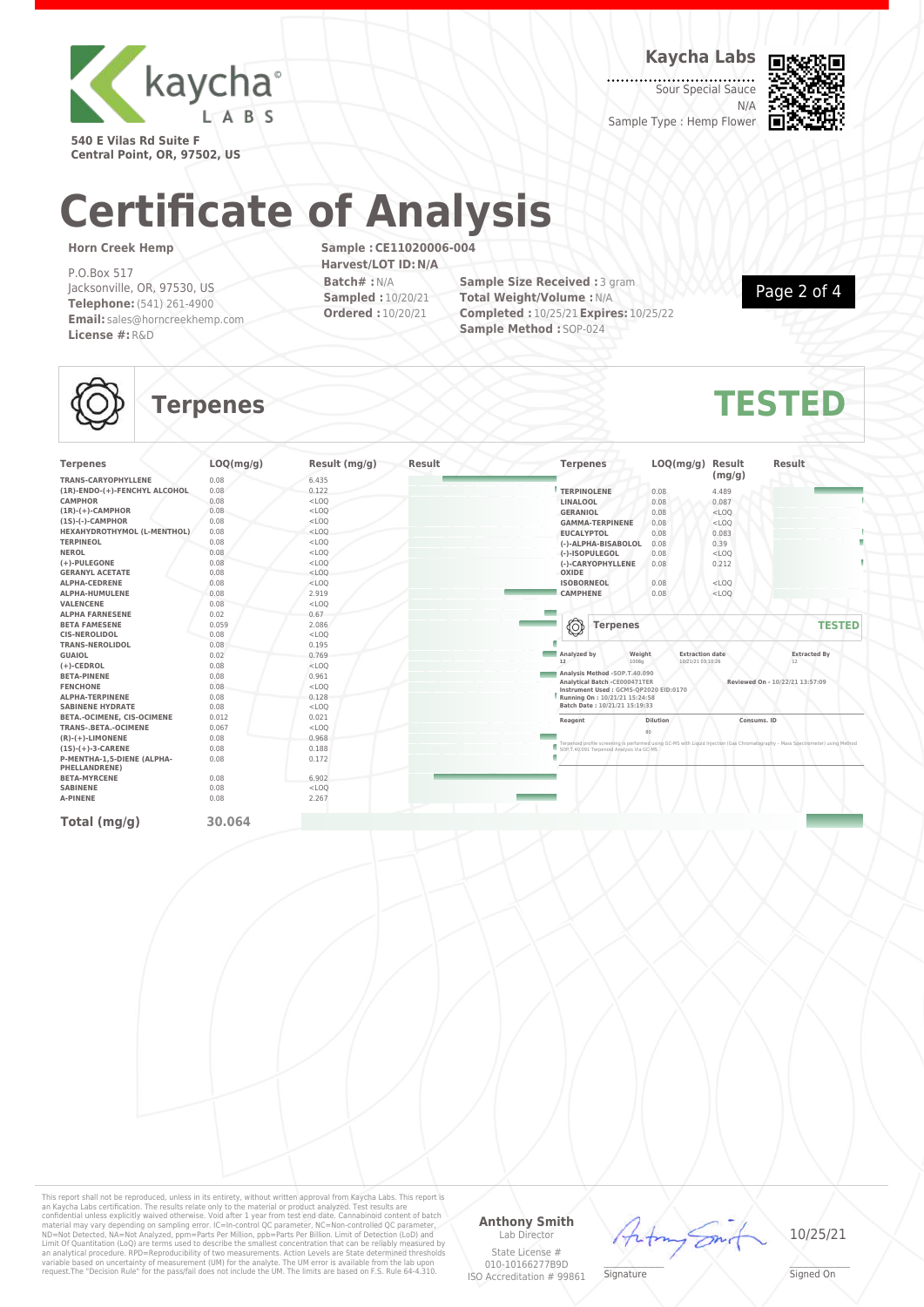

**Kaycha Labs**

Sour Special Sauce N/A



**540 E Vilas Rd Suite F Central Point, OR, 97502, US**

## **Certificate of Analysis**

#### **Horn Creek Hemp**

P.O.Box 517 Jacksonville, OR, 97530, US **Telephone:**(541) 261-4900 **Email:** sales@horncreekhemp.com **License #:**R&D

**Sample :CE11020006-004 Harvest/LOT ID:N/A Batch# :**N/A **Sampled :** 10/20/21 **Ordered :** 10/20/21

**Sample Size Received : 3 gram Total Weight/Volume :**N/A **Completed :** 10/25/21**Expires:** 10/25/22 **Sample Method :** SOP-024

Page 3 of 4



### **Moisture TESTED**

| Analyte                                         | <b>Analyzed</b><br>bv | <b>Weight Ext.</b><br>date                                       |  | LOO A.L Result |
|-------------------------------------------------|-----------------------|------------------------------------------------------------------|--|----------------|
| MOISTURE CONTENT 13                             |                       | 1.578g 10/21/21 0% 15% 12.1%                                     |  |                |
| <b>Analysis Method -</b><br>SOP.T.40.011        |                       | Batch Date: 10/21/21 15:24:02                                    |  |                |
| <b>Analytical Batch -</b><br><b>CE000472MOI</b> |                       | Reviewed On - 10/22/21 07:41:31                                  |  |                |
| 0164                                            |                       | Instrument Used : Sartorius Moisture Content Analyzer MA-160 EID |  |                |

This report shall not be reproduced, unless in its entirety, without written approval from Kaycha Labs. This report is<br>an Kaycha Labs certification. The results relate only to the material or product analyzed. Test results

#### **Anthony Smith** Lab Director

 $44$ 



\_\_\_\_\_\_\_\_\_\_\_\_\_\_\_\_\_\_\_ Signed On

State License # 010-10166277B9D ISO Accreditation # 99861

**Signature**